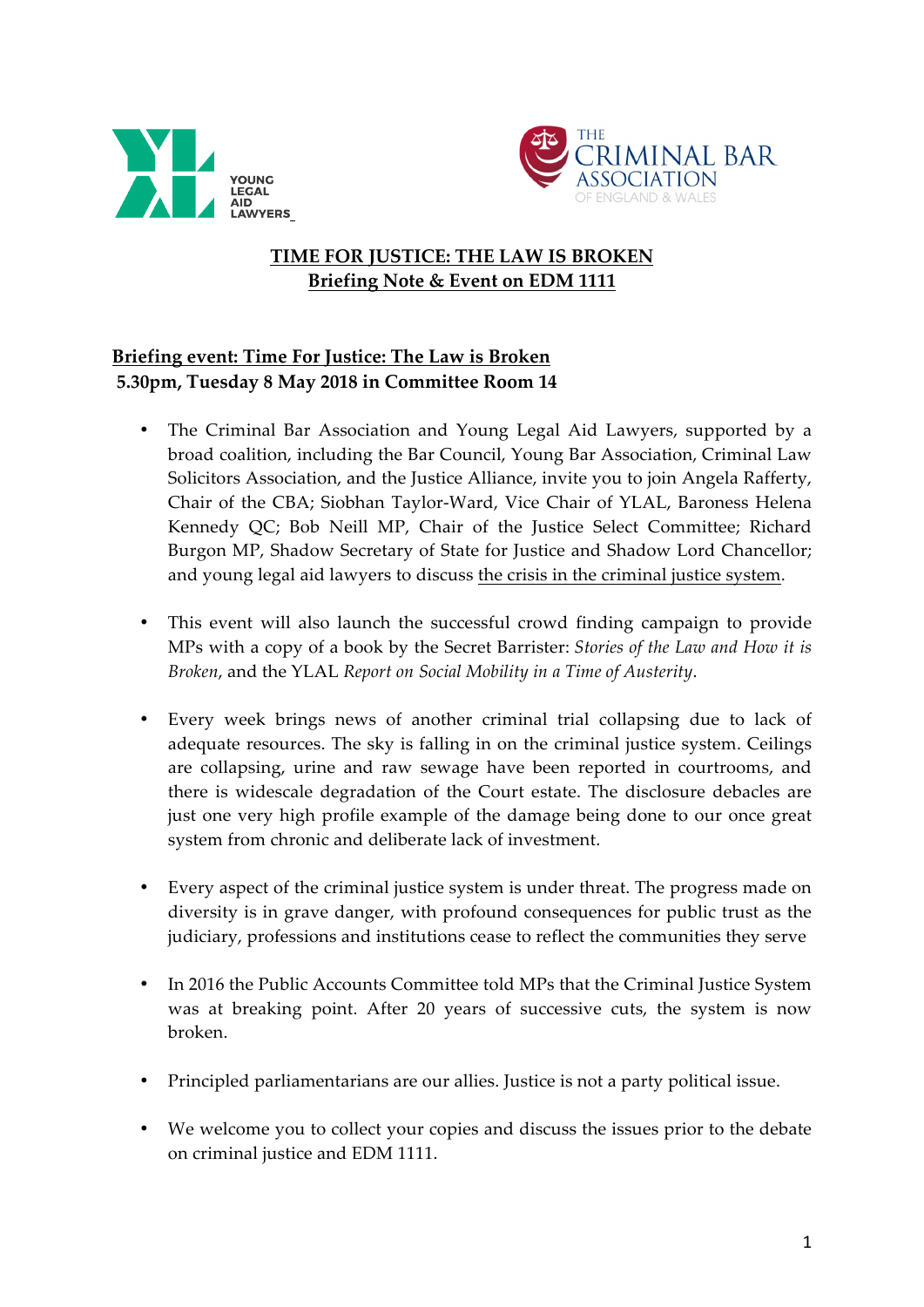## **The SI and EDM 1111**

- 1. S.I., 2018, No. 220 and EDM 1111 concerns the Advocates Graduated Fee Scheme ("AGFS"): the way barristers and higher court advocates are paid in criminal trials in the Crown Court.<sup>1</sup>
- 2. The SI came into force on 1 April 2018 and imposed a new fee scheme.
- 3. The new AGFS scheme was not the scheme the Bar asked for. The Bar engaged in developing a new AGFS scheme; however as MoJ make clear, it is not the Bar's scheme but their own.
- 4. The MoJ changed the structure and suppressed fees to achieve 'cost neutrality' at the historically lowest level of annual spend.
- 5. The process that led eventually to the AGFS Scheme began life in response to a threat of a yet further cut of 8.5%. That would have resulted in a halving of fees since 2007. Even at that stage the fee levels vastly undervalued what is required of the Criminal Bar, and were causing real harm to its long-term future. The situation has got even worse. **AGFS spend has fallen by 40% since 2010**.
- 6. Many, on all sides, worked hard to devise a new structure to replace one that was, in so many respects, unfit for purpose.
- 7. But the process was hamstrung by the requirement that was then insisted upon, at a political level, of 'cost-neutrality'; nor does the final scheme reflect all of the elements for which the Bar fought hard.
- 8. The scheme proposed by the Bar was different, in terms of both structure and anticipated fees at all levels. The Bar also sought some form of future proofing, to avoid the real term consequence of inflationary cuts.
- 9. At no time has the Bar accepted that the proposed levels of funding were adequate - quite the contrary. The scheme requires investment.
- 10. At no time has the Bar accepted that fees should stay the same, year on year, becoming steadily eroded by inflation - quite the contrary.
- 11. Both were made clear by the Bar throughout the process.

<sup>1</sup> Criminal Legal Aid (Remuneration) (Amendment) Regulations 2018 (S.I., 2018, No. 220).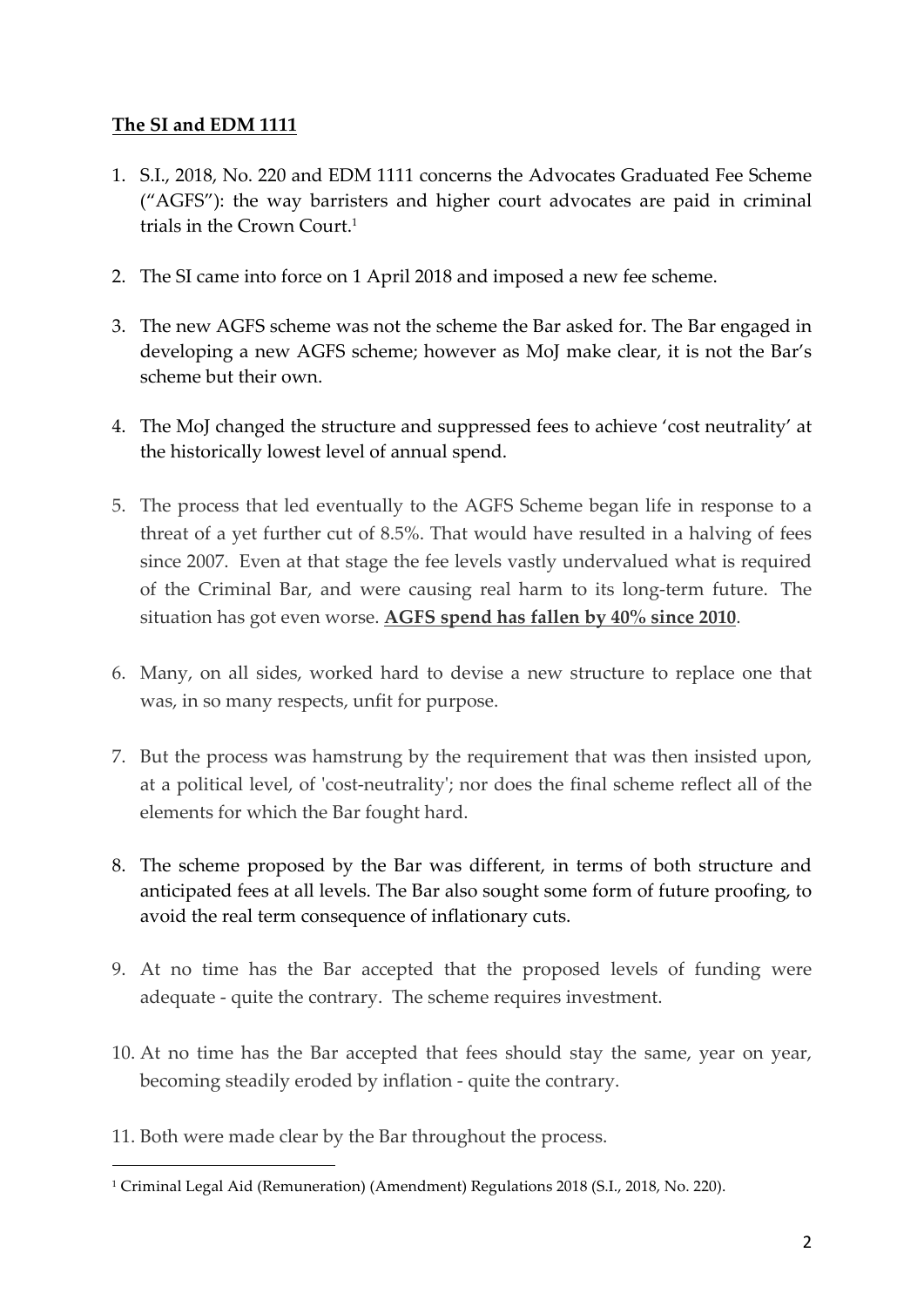- 12. The previous AGFS scheme had been the victim of repeated irrational cuts and changes. Examples of this are (1) the abolition of payments for the second day of any trial, (2) no payment for any sentence hearing, (3) after 40 days of a trial the day rate (refreshers) are reduced to a third of the standard refresher until day 50 when they are paid at about half the full rate, this is regardless of the original trial estimate (a number of years ago trials lasting beyond a certain length would be eligible for uplift payments), (4) any non-trial hearing (mentions, ptrs, bail app) are unpaid. (5) Cracked trial fees were cut by over 70% in certain categories of case.
- 13. The new structure 'pays' for the second day of all trials, 'pays' for sentence hearings, and 'pays' for all other hearings. However, this has been achieved by 'rearranging deckchairs', not, as the Bar argued vigorously for, by new investment. Brief fees in almost every category have had to be reduced to shift money to the unpaid hearings.
- 14. What 'unbundling' the fees payable for criminal defence work has achieved, however, is to show the true level of payment, and it can clearly be seen that the fees are just inadequate. This leaves many of the most talented unwilling or unable to remain in practice at the Criminal Bar. Quite simply they can, and may need to, earn more for their skills and talents in other fields of practice or in other walks of life altogether.
- 15. The introduction of the new scheme was seen as an opportunity to reinstate a more realistic fee structure, which fairly and properly remunerates advocates for their commitment, learning and professional responsibility but this has not happened. The most junior are dismayed that they see no prospect of meaningful career progression. The more senior juniors are demoralised and astounded that fees which had been cut so brutally since 2007 will fall once again. Many are modelling fee cuts of a third in their annual income. There is no incentive to undertake the more complex and challenging work.
- 16. There are three principal problems with the new AGFS scheme.
	- a. No Investment.
		- i. The MoJ imposed 'cost neutrality' on the new structure taking the spend figure for 2014/15 as the baseline.
		- ii. 2014/15 was the lowest ever spend on AGFS. This was modified to reflect the 2016/2017 spend which on early figures amounted to £224m. However the actual spend was £226m.
		- iii. MoJ say that the scheme spend will result in a £9million increase. This is based on 2014/15 spend;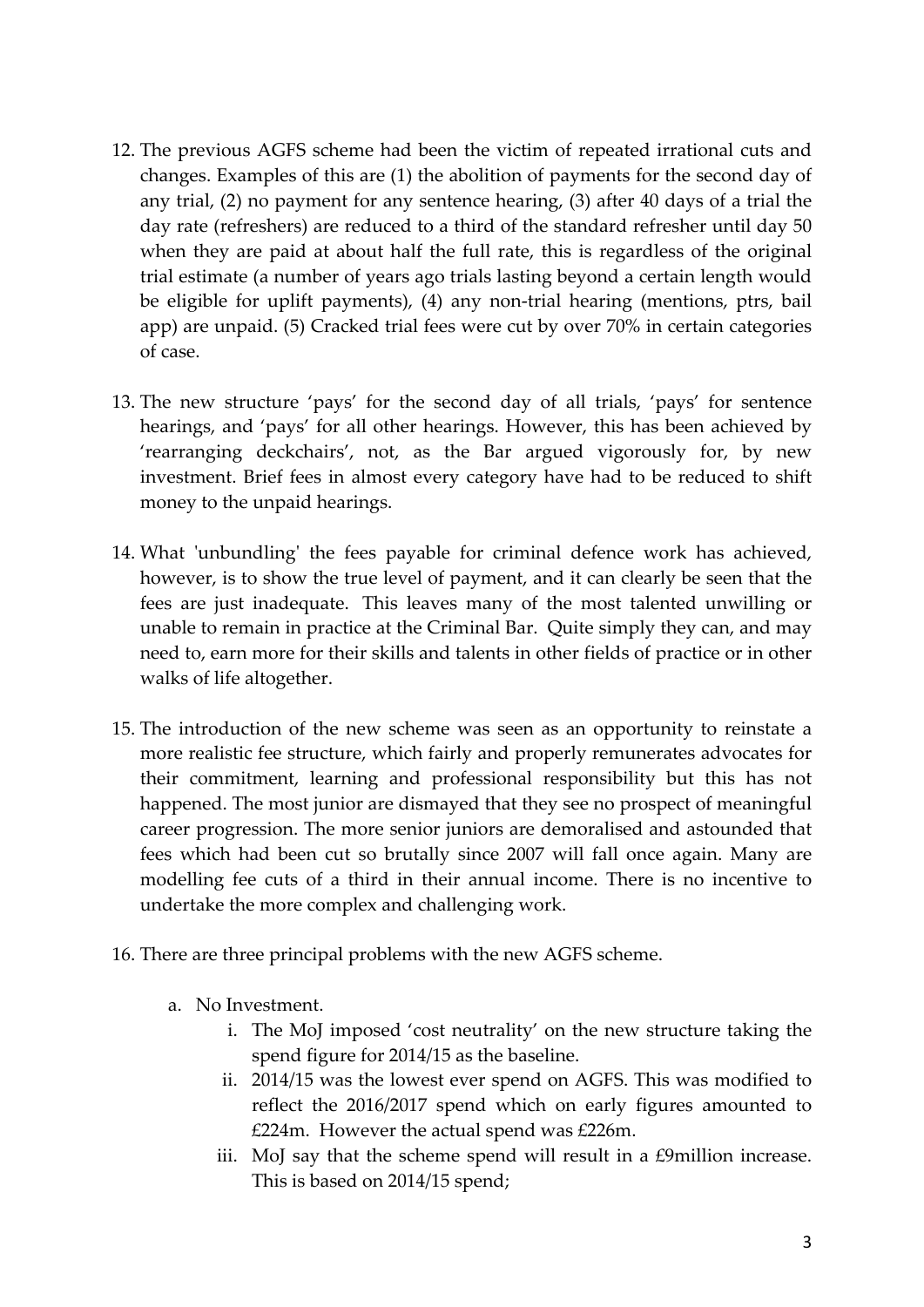- iv. It is actually a cut from last year's spend of at least £2m and represents a 1 - 2% cut of an already small budget. 2
- b. The new scheme redistributes money from 'middle/senior juniors', to the most junior practitioners, and to a limited extent to QCs.
	- i. Impact on successful senior juniors is significant: 35% cuts reported.
	- ii. Benefits to junior practitioners are very modest.
	- iii. Contradicts key objective of any new scheme: 'promoting career progression'.
	- iv. It exposes the lack of money in the system. Incomes at all levels have been falling sharply for many years.
- c. There is no money to deal with 'disclosure' or to reflect complexity within the categories. For example:
	- i. A case with 250 pages pays the same as one with 5000);
	- ii. A case of a single complainant and defendant in a rape would have the same fee as a case involving the rape of multiple victims and multiple defendants (e.g. the Rotherham and Oxford trafficking cases), the latter of which is also exacerbated by the considerable amount of unpaid disclosure e.g. social services, medical, police records etc;
	- iii. There is no mechanism to reflect for example the specialist skills required in cases with vulnerable witnesses, children, or the mentally unwell.

## 17. **As a result the Bar is unified across the country in refusing to take on any work at the new rates and are prepared to escalate action if the government won't commit to rational and significant investment.**

### **Context**

- 18. The MOJ budget has endured deeper cuts than any other Whitehall department over the last decade and is having to find a further £600m in savings by 2019/2020: approximately 10% of its annual budget. See table below.
- 19. This week, the loss of a further 40% of jobs (6,500) within the Court estate have been announced.3 People are what keep the criminal justice system functioning.

<sup>2</sup> In response to complaints from the Bar raised during the consultation very modest adjustments have been made to the scheme increasing some fees by between £25 and £50. Most fees have been unaffected by this and the MoJ estimates that the impact of these modest increases (c£9m) will leave annual spend below 2016/17 levels

<sup>3</sup> https://www.theguardian.com/law/2018/may/02/6500-jobs-to-be-lost-in-modernisation-of-uk-courts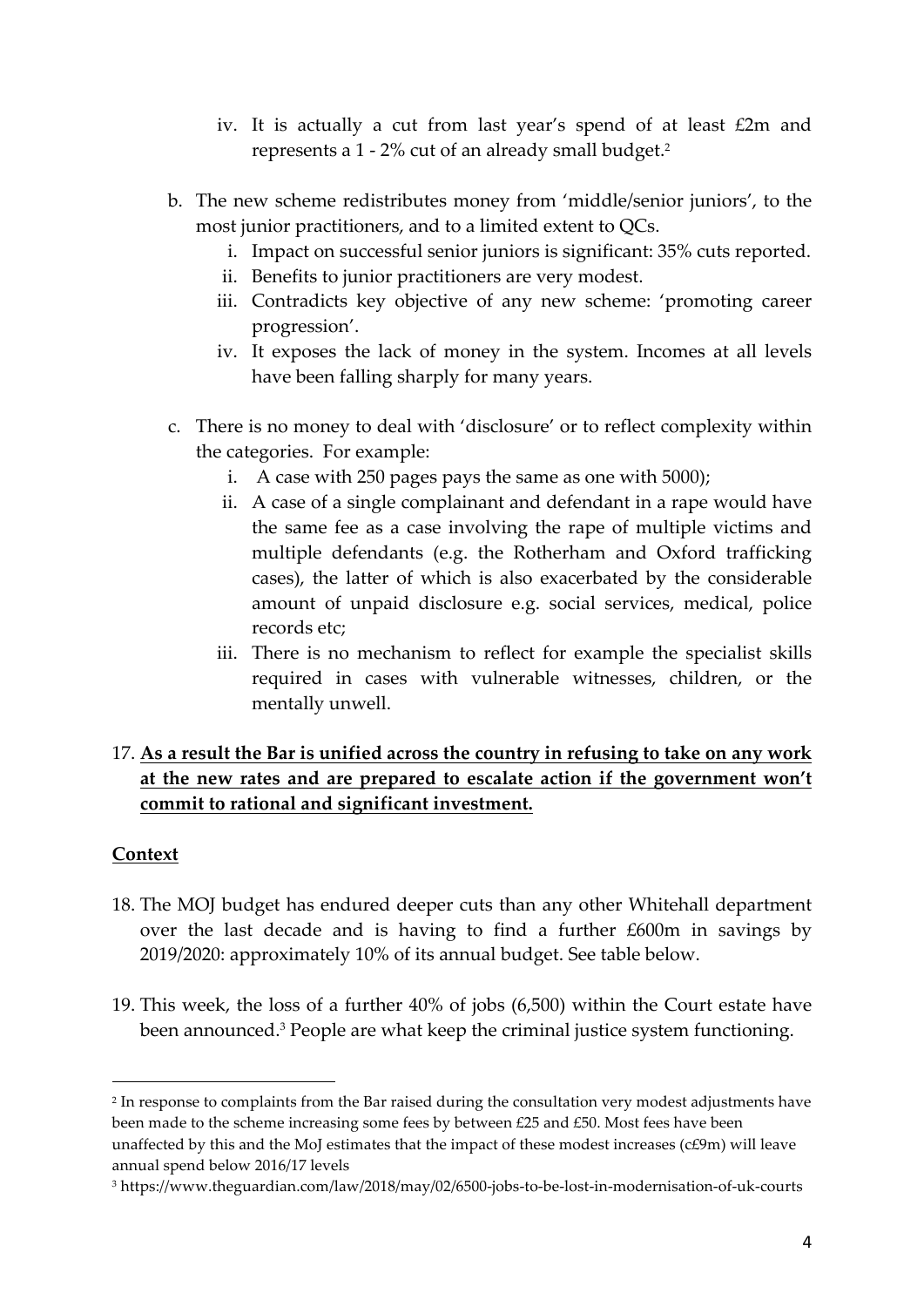20. In planning more cuts, Ministers are making an unequivocal commitment to underfunding the legal system, and to refusing to provide a quality of justice that the public are entitled to expect

| Q                                                                                                                                       | Asked by Richard Burgon (Leeds East) [N] |       |        |         |        |        | Asked on: 13 November 2017    |                                                                                |        |        |  |
|-----------------------------------------------------------------------------------------------------------------------------------------|------------------------------------------|-------|--------|---------|--------|--------|-------------------------------|--------------------------------------------------------------------------------|--------|--------|--|
| Ministry of Justice                                                                                                                     |                                          |       |        |         |        |        |                               |                                                                                |        | 112641 |  |
| Ministry of Justice: Public Expenditure                                                                                                 |                                          |       |        |         |        |        |                               |                                                                                |        |        |  |
| To ask the Secretary of State for Justice, what the charge has been to his Department's budget in real                                  |                                          |       |        |         |        |        |                               |                                                                                |        |        |  |
| terms in each year since 2010; and what the projected charge will be in real terms in each year to 2022.                                |                                          |       |        |         |        |        |                               |                                                                                |        |        |  |
| $\triangleright$ A<br>Answered by: Dominic Raab                                                                                         |                                          |       |        |         |        |        | Answered on: 16 November 2017 |                                                                                |        |        |  |
| 2019/20, this information is available on gov.uk. Budgets for the years 2020/21 and 2021/22 will be set in the next<br>Spending Review. |                                          |       |        |         |        |        |                               |                                                                                |        |        |  |
|                                                                                                                                         |                                          |       |        |         |        |        |                               | 2010/11 2011/12 2012/13 2013/14 2014/15 2015/16 2016/17 2017/18 2018/19 2019/1 |        |        |  |
| Total Resource DEL<br>ż                                                                                                                 | 8.3                                      | 8.1   | 7.7    | 7.4     | 7.0    | 6.2    | 6.5                           | 6.4                                                                            | 6.0    | 5.8    |  |
| <b>Total Resource</b><br>DEL (restated in<br>2017/18 prices)                                                                            | 9.3                                      | 8.9   | 8.3    | 7.9     | 7.3    | 6.4    | 6.6                           | 6.4                                                                            | 6.0    | 5.6    |  |
| Annual real terms<br>increase/(decrease)                                                                                                |                                          | $-4%$ | $-7%$  | $-6%$   | $-7%$  | $-12%$ | 3%                            | $-3%$                                                                          | $-7%$  | $-6%$  |  |
| Cumulative real<br>terms decrease                                                                                                       |                                          | $-4%$ | $-10%$ | $-1.5%$ | $-21%$ | $-31%$ | $-29%$                        | $-31%$                                                                         | $-36%$ | $-40%$ |  |

### **Advocates Graduated Fee Scheme – "AGFS" (subject of the SI)**

- 21. Spend on AGFS since 2010 (incl VAT).
	- a. 2005/06 £362m
	- b.  $2009/10 £278m$
	- c.  $2010/11 \text{\textsterling}266m$
	- d. 2012/13 £242m
	- e. 2013/14 £226m
	- f. 2014/15 £213m (lowest ever year spend. New "cost neutral" scheme baseline)
	- g. 2015/16 £226m

- h.  $2016/17 \pounds224/226m^4$
- 22. Spend on Advocates' 'Special/Wasted' Preparation
	- a. Fallen from £14m to £3m between 2009/10 & 2016/17.
	- b. New AGFS scheme modelled by the MoJ to reduce this to £1.5m.

<sup>4</sup> £52m reduction since 2009/10. Also VAT increased from 17.5% to 20% in Jan 2011, which has a net impact of an additional £6m reduction.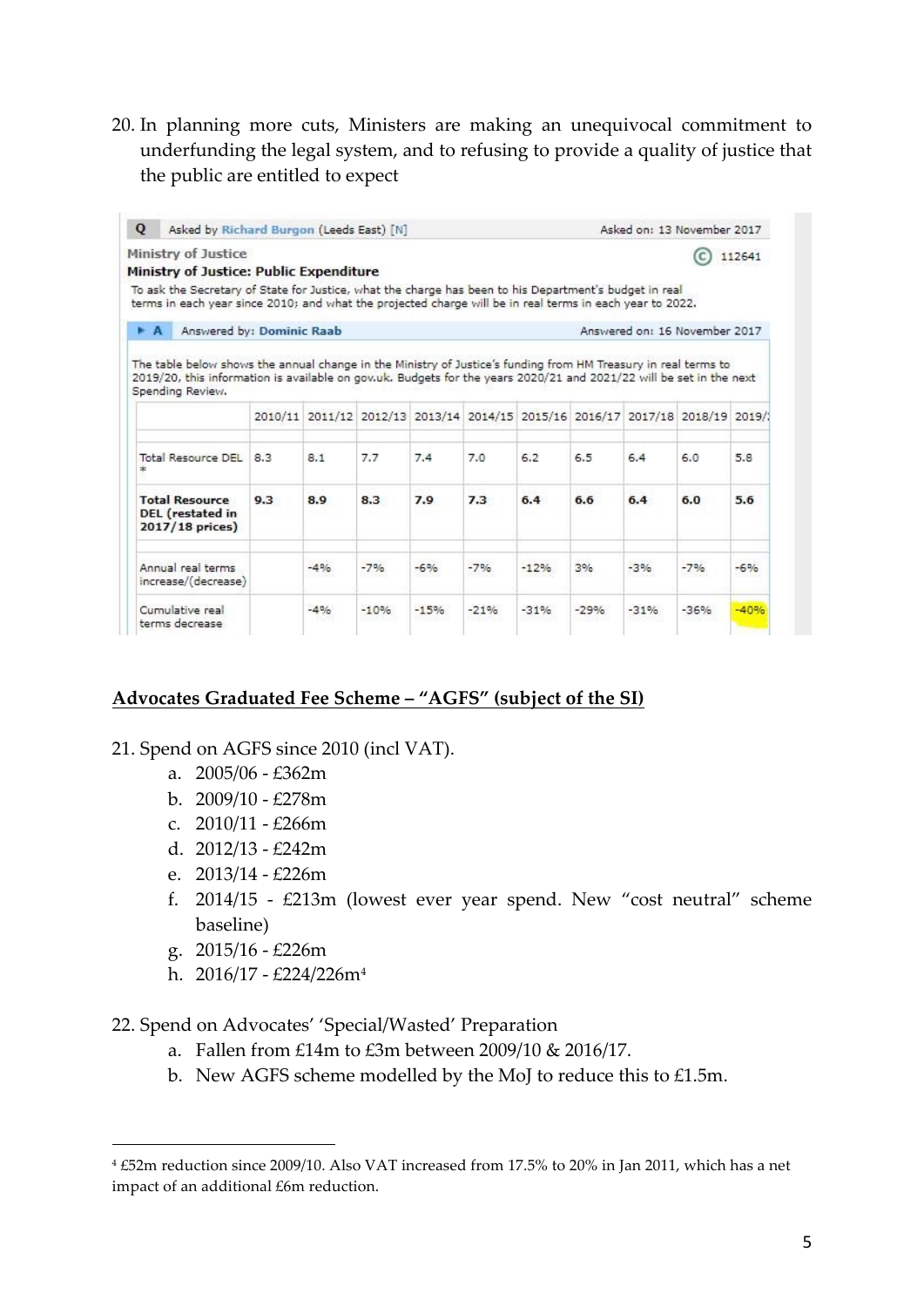- 23. Spend on Very High Cost Cases "VHCC" outside of AGFS scheme (Advocates **and** litigators)
	- a. 2009/10 £95m
	- b.  $2010/11 \text{\textsterling}93m$
	- c. 2011/12 £92m
	- d. 2012/13 £65m (of which £12m on Advocacy)
	- e. 2013/14 £56m
	- f. 2014/15 £36m
	- g. 2015/16 £26m
	- h. 2016/17 £31m (£65m reduction since 2009/10)
- 24. No other area of government spend has had budget reduced to the same extent as the MoJ. The budget for advocacy in the Crown court has been cut relentlessly for years. AGFS spend has fallen by **40% since 2010**.

#### **Average income for Barristers**

 

25. The average GROSS income was £56k in 2014/2015. This equates to £28k pre tax: 5

- a. Gross fees paid to advocates do not represent taxable income.
- b. The headline figures include VAT (20%)
- c. Criminal Barristers must meet the unavoidable overheads of practice (which range from between 25-35%), including expenses (travel etc), the costs of training and compliance with professional obligations.
- d. Criminal Barristers are self employed, with no entitlement to pensions, holiday pay, sick pay, maternity/paternity pay.
- 26. Young Legal Aid Lawyers, in their recent survey of young legal aid lawyers up to ten years qualified found that 30% of respondents were earning less than £20,000, 53% less than £25,000 and 83% of respondents less than £35,000.6
	- a. The fact is, there is "*…little incentive for debt-saddled graduates to opt for a career in legal aid work…*" – **House of Commons Committee of Public Account.**

<sup>5</sup> Bar Council/MoJ: Median salary from criminal barrister (2014/15): £56,000 but that did not include/allow for expenses/deductions e.g chambers fees and expenses resulting in equivalent salary of £28,000.

See: http://www.barcouncil.org.uk/media-centre/news-and-press-releases/2015/december/crime-stilldoesn%27t-pay-for-many-at-the-bar/

<sup>6</sup> Social Mobility in a Time of Austerity. See: http://www.younglegalaidlawyers.org/socialmobilityreport2018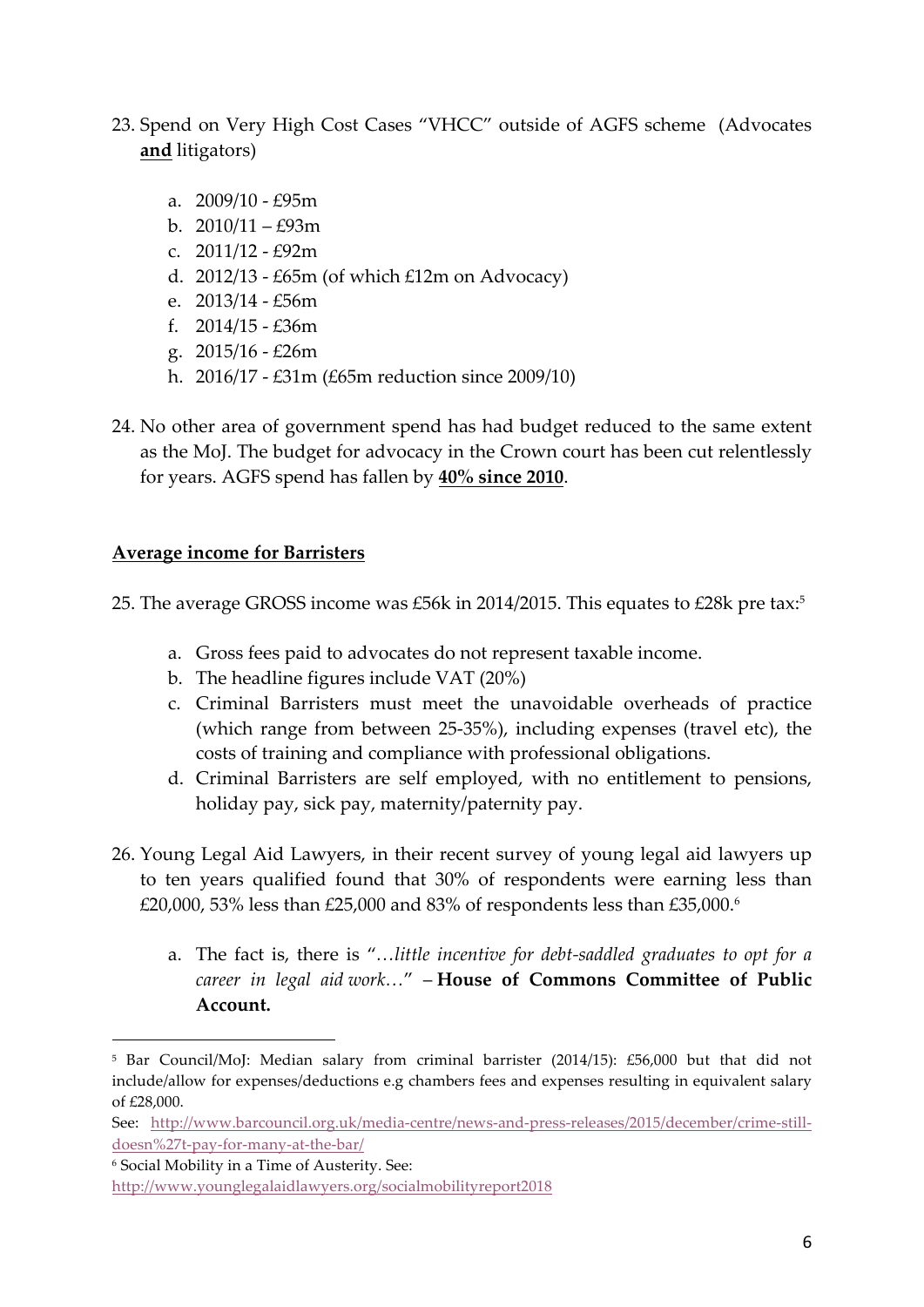- 27. Debt incurred in the course of education and professional qualification (increased student fees, lack of bursaries and grants) combined with low salaries is a barrier to the profession. For example, on top of university fees, the Graduate Diploma in Law (average £8,345), the LPC for solicitors (average £11,000) or the BPTC (average £16,000) are required.
- 28. Unsurprisingly there is a recruitment and retention crisis at the criminal bar. The level of debt new entrants have to deal with, the collapse in fee levels, and the increasing demands of practice, which are increasingly incompatible with family life, has resulted in the haemorrhaging of young criminal barristers from the profession, particularly young women.
	- a. More than 1/3 of criminal barristers are re-considering their career options in terms of criminal practice owing to poor income and work-life balance.7
	- b. The situation is particularly acute for those with caring responsibilities. There is a high attrition of women from the criminal bar. This is unsurprising when considering the demands placed upon barristers outside of court hours and the fact that child care often costs more than hearings are paid in the criminal courts. Child care is not tax deductible.
- 29. Solicitors are facing a similar crisis. The Law Society has predicted that criminal duty solicitors could be extinct in 5-10 years. The average age is 47 and, in many areas, the average age is now in the 50s.
- 30. The new fee scheme entrenches low levels of remuneration. Heads of Chambers across the country fear for the viability of the Chambers structure. The number of pupillages (on the job mandatory training year) has been falling for a number of years, as Chambers have tried to reduce their cost base.
- 31. This is having a deleterious impact on diversity and social mobility. This impacts on trust and confidence, and will have consequences for the future profile of the judiciary. This has profound consequences for public confidence in its ability to reflect British society and represent the communities it serves, as has been highlighted by the Grenfell tragedy.

<sup>7</sup> https://www.barcouncil.org.uk/media-centre/news-and-press-releases/2018/march/bar-council-westand-by-the-criminal-bar-association-the-criminal-bar/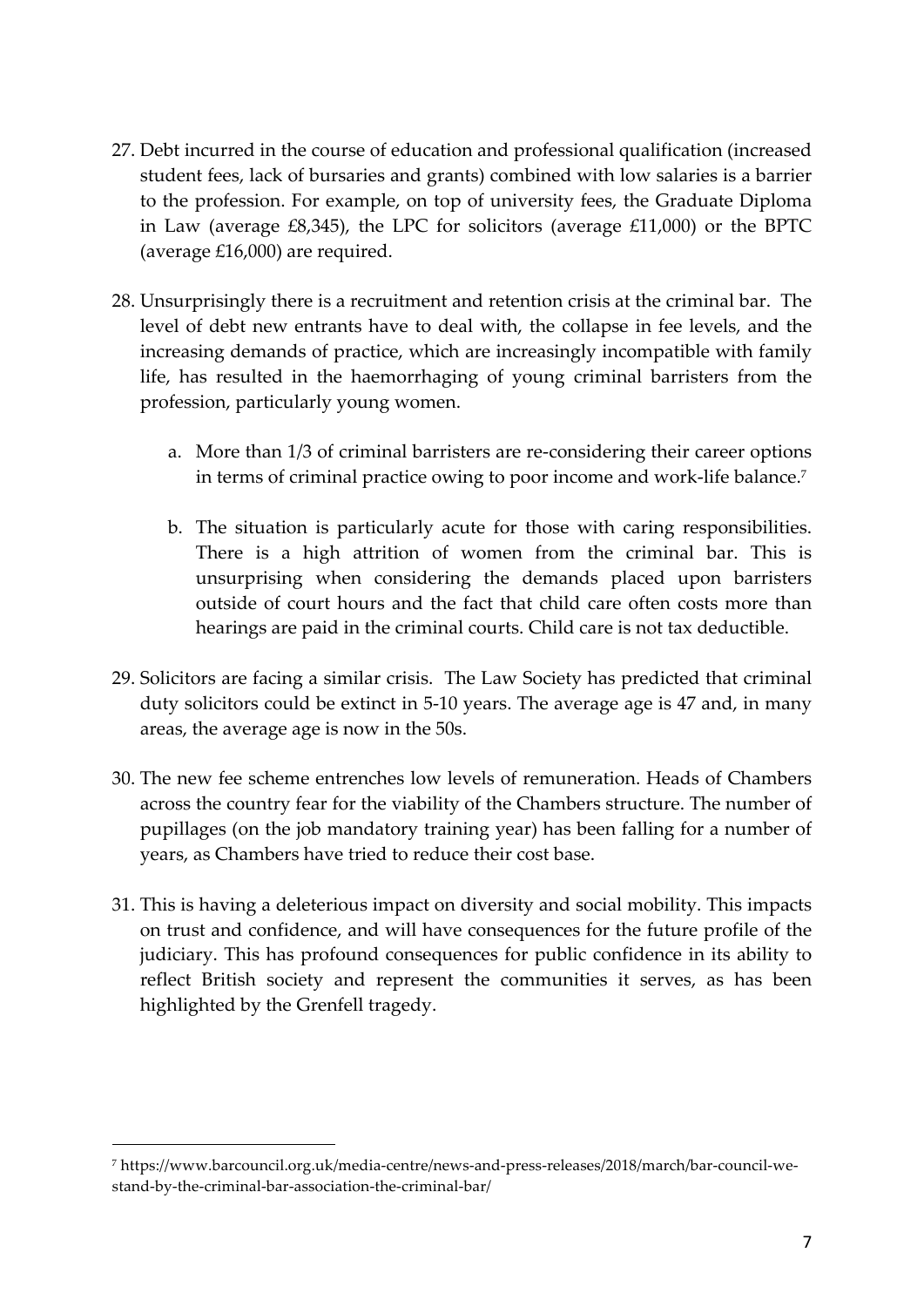### **The Bar, Practice and Goodwill**

- 32. A career at the Bar is insecure, and financially uncertain. Trials can be moved by a Judge without consultation, witnesses can be taken ill, defendants might accept advice to plead guilty, charges might be dropped, all of which can result in significant falls in expected income with little notice or the ability to plan. Reasonable fees when cases go ahead are essential to make practice viable.
- 33. We work through lunch, overnight and at weekends preparing cases to keep the system going.
- 34. The pool of advocates, provided by the chambers structure, means that whenever a case needs covering at any level of seniority anywhere in the country there will always be an excellent advocate available to take it on either for the prosecution or the defence. The unpaid hearings are covered by other members within chambers.
- 35. The warned list system for trials is a good example of this. A case may be placed in a 'warned list' for trial. This is a period over typically 2-3 weeks during which the trial could be listed on any day. Notifications are sent out at approximately 4pm the day before. A barrister will have prepared the case but may for obvious reasons be unable to undertake the trial (it is not viable to keep a diary free for such a period on the off chance a 3 day trial will be listed at some point) and /or the trial may not be listed within the warned list period and be adjourned to a new warned list. There is no payment, save in exceptional circumstances for preparation (which may include e.g. extensive skeleton arguments or edits to a child witness' pre-recorded evidence) to the original barrister. A new barrister then has to pick the case up and prepare it overnight. Barristers are therefore constantly preparing cases for no payment which they are unlikely to be available for and having to prepare for new cases overnight to start the trial the following day.
- 36. It is our 'goodwill' that keeps the system going.
- 37. The Criminal Bar have decided enough is enough. If we do not take a stand now, we become complicit in permitting our justice system to collapse. We are not prepared to allow it because it is our legacy.

**You don't need to take our word for it. The senior judiciary and politicians of every party are speaking out. The Criminal Justice System is in Crisis.**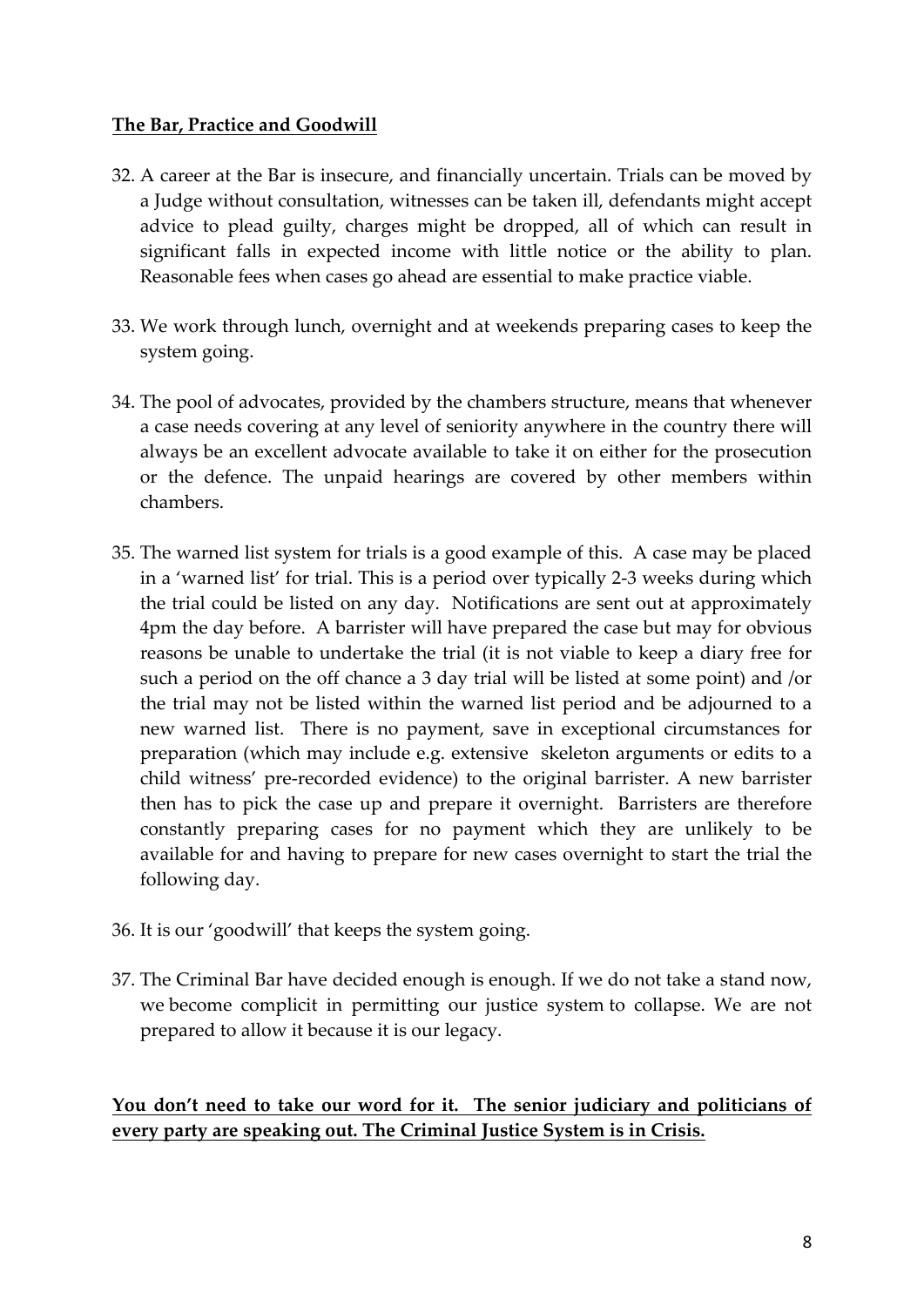#### **Sir Henry Brooke:**

"*Things are so bad now that few are opting to become criminal defence lawyers….This is not about money for lawyers. It is the liberties of England that are at risk"*

#### **Former Lord Chief Justice, Sir John Thomas:**

*"We have, over the last 20 or so years, seen less police officers and other investigating officers go to court, so they don't understand the importance of disclosure… It seems to me that the cuts have gone too far… The obvious thing to do is to make sure proper resources are put into this vital aspect of our criminal justice system."*

#### **Sir Brian Leveson, President of the QBD:**

*"We must recognise that the success of any system to achieve its aims is a product of the resources it is provided with. This is as true of the justice system as it is of premier league football teams. The question is: do we have the resources for the premier league, for the Championship or non-league football? Resources determine, or at least affect, quality…*

*If we are to maintain quality standards now and in the future, it is critical that this work must both be seen to be, and must actually be, an attractive career option for practitioners entering the legal profession. More than that, if we are to maintain the high quality of our criminal judiciary in the future we need to ensure that high quality solicitors and junior criminal practitioners continue both to enter this area of practice and to stay within it. Any failure to act to reverse this situation today, will have long term and detrimental consequences for the pursuit of quality criminal justice in the future and will inevitably impact on the work of the CCRC as failures in the system are exposed, far too late."*

#### **Lady Justice Hallett, VP of Criminal Division, Court of Appeal:**

"*With respect to all those [in the Treasury] who have really difficult jobs working out finances, we have to look at the job the Ministry of Justice has to do… Are we confident in ensuring that it's properly financed? Because if it's not we risk breaching our duties under the rule of law.*

*There's a danger of underplaying the importance of justice. It's going to become increasingly important with Brexit. We are always [stressing the] importance of providing access to justice for all our citizens.*